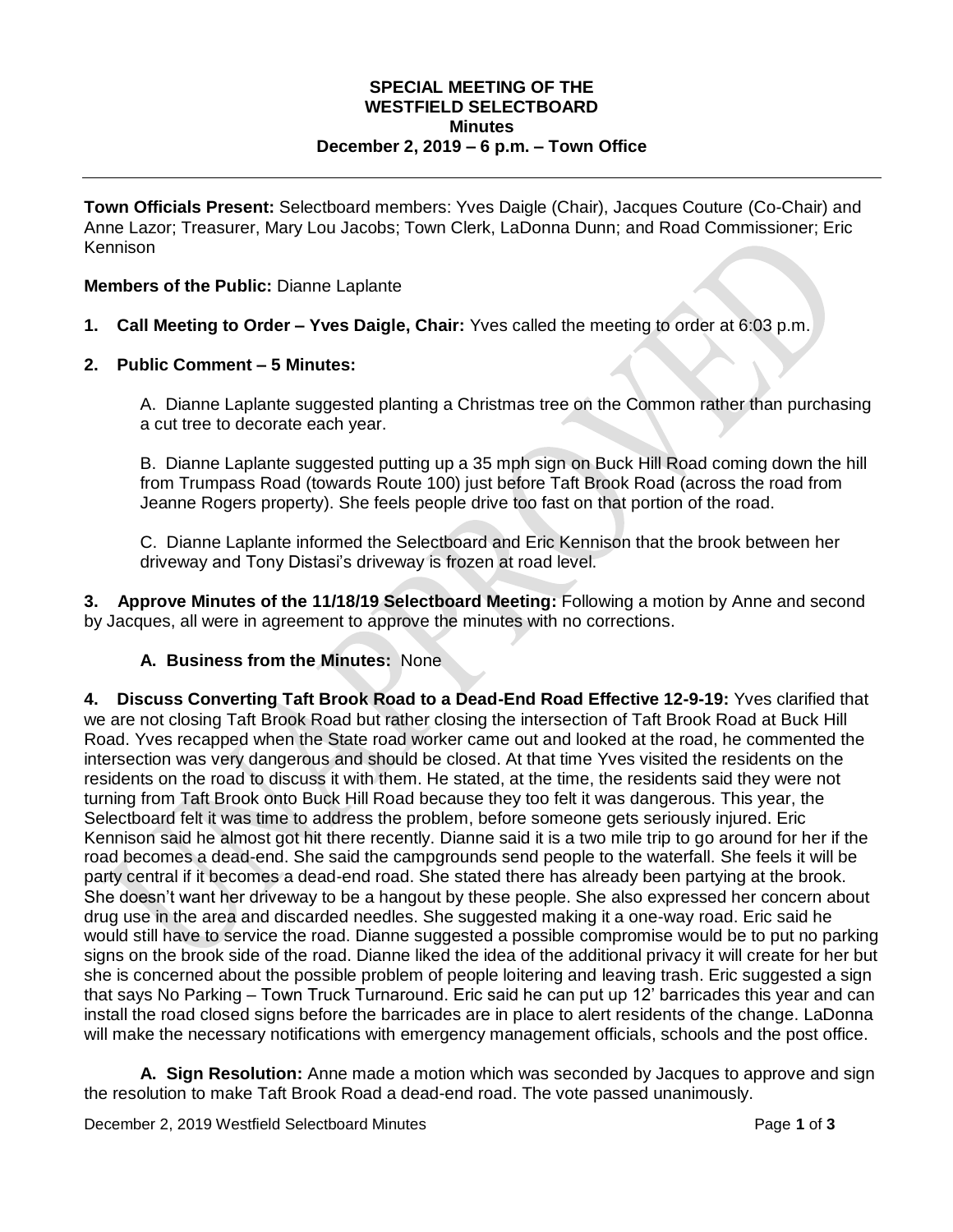# **5. Treasurer's Report – Mary Lou Jacobs, Treasurer:**

**A. Approve Warrants for Expenditures Dated: 11/27/19 (bills \$23,069.41; payroll \$7,043.97):** There was a motion by Jacques and second by Yves to approve the warrant as listed. The motion passed unanimously.

**B. Update on New Checking Account for General Fund:** Jacques asked if all of the money had been put back into investment accounts that had been borrowed from before the line of credit was issued. Mary Lou said everything was in order. Mary Lou reported she is in the process of transitioning funds to the new checking account that has been established per the Selectboards recommendation at the November meeting. The fraud protection program is being setup on both accounts to protect it from future fraudulent activity. Mary Lou has learned that there is no charge for the fraud protection program. She stated she will be monitoring the account on a daily basis. The current balance in the general fund is \$376,486.42.

**C. Rate Increase Letter from NEMRC:** The Board reviewed a letter from NEMRC which states the annual support/license fee will increase from \$1460.81 to \$5,000.00 in 2020. The letter states in the last few years, due primarily to the global cybersecurity scare, government, insurance companies, and the tech industry are demanding major changes in software development. These changes require NEMRC to add additional cyber security staff, undertake annual expensive cyber security audits and take other measures to ensure the safety of towns electronic records. The changes are costly. The letter notes, in particular, knowledgeable cyber security personnel are in very short supply (especially in Vermont) which means they can and do command high salaries. NEMRC states they can no longer do business in this environment without a major shift in their fees to cover these new costs. They stated they were announcing these new fees now so towns had the opportunity to adequately budget for 2020. The increase will also allow for continued cloud development and conversion of all of their modules. In addition the following will be included in the new fee: training webinars will be free (including the library); additional support and programming staff; continued live phone support; improvements to software including reporting; conversion from FoxPro to .NET/SQL Software; increased cyber security; and support website redesign. Westfield currently uses the following NEMRC modules: Grand List; Accounts Payable; Tax Administration; General Ledger; and Payroll. The Selectboard felt the rate increase was exorbitant and may look into other options such as QuickBooks to replace some of NEMRC's modules.

**6. Sheriff's Report for October:** The report reflected 21.5 patrol hours, 1.5 administrative hours with \$372 in citations for October. June through September \$1276 was paid to the town for Sheriff fines and State Police fines.

# **7. Other Business:**

**A. Letter from Rural Fire Protection Program:** The Clerk read a letter thanking the town for the 2019 appropriation of \$100.

**B. Budget Meetings 1/8/20 at 8 a.m. and 1/23/20 at 8 a.m.:** The Selectboard was reminded of the upcoming dates for the budget meetings.

**8. Adjourn:** Following a motion by Jacques and a second by Anne all were in agreement to adjourn the meeting at 6:40 p.m.